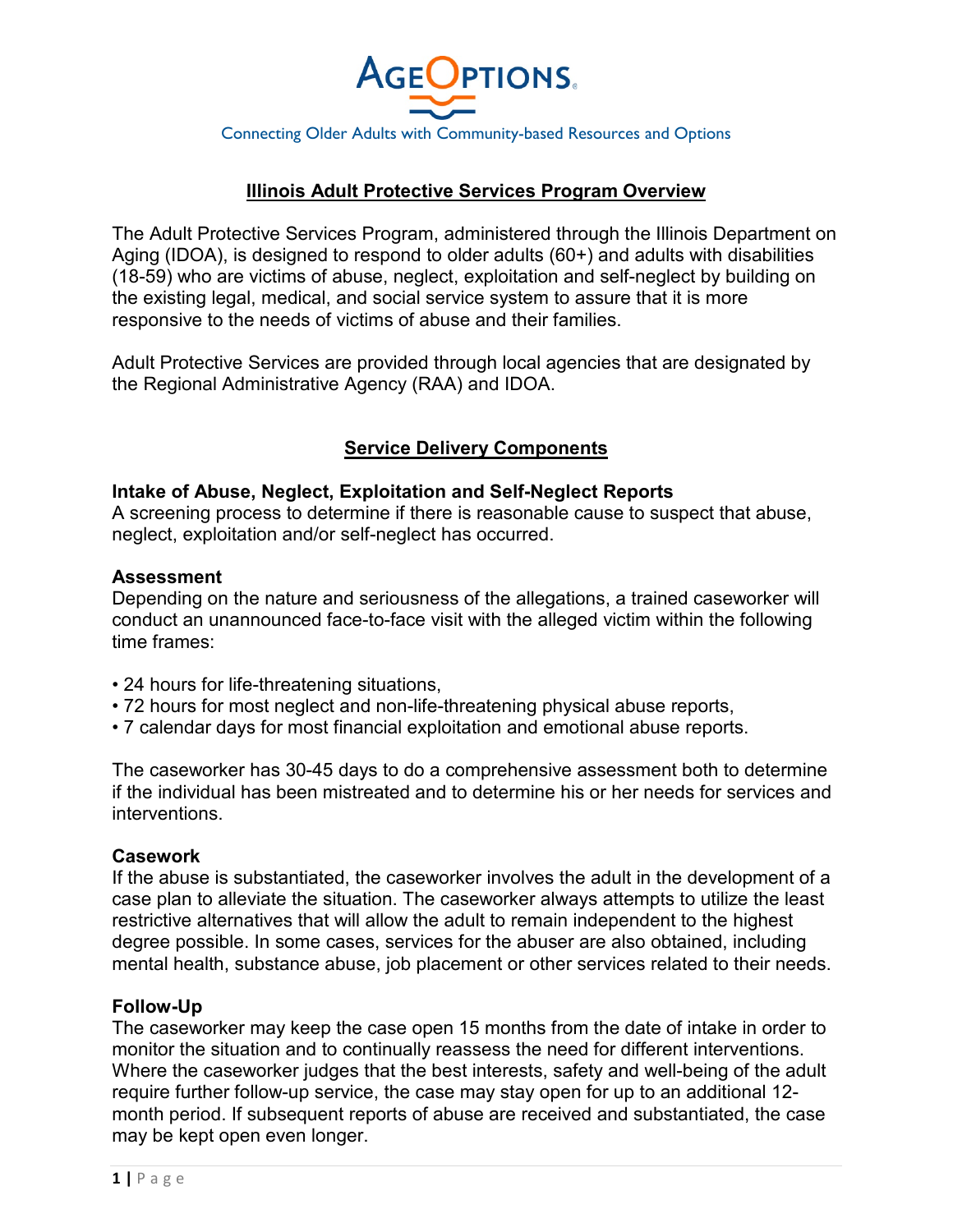# **Early Intervention Services (EIS)**

While an array of services is usually available in communities, often older persons and persons with disabilities who are victims of abuse face unique barriers which prevent access to available resources. Early Intervention Services funds are available for short term and/or emergency assistance where resources are not available for the victim. These services may include: legal assistance, housing and relocation assistance, respite care, and emergency aid (i.e., food, clothing, and medical care).

## **Multidisciplinary Teams (M-Teams)**

A Multi-disciplinary Team is a group of selected professionals from a variety of disciplines who meet minimally eight times per year to discuss and provide consultation on specific cases of adult abuse, neglect, exploitation and/or self-neglect. The purpose is to use the varied backgrounds, training and philosophies of the different professions to explore the best service plan for the cases involved.

Each APS Provider Agency, with a few exceptions, is responsible for creating and supporting a Multi-disciplinary Team. The specific goals are to improve each APS Provider Agency's response to its adult abuse and neglect clients by: a) providing consultation on complex cases, b) acting as a sounding board for caseworkers, c) providing different perspectives on problems, and d) improving networking among peers within each professional group.

# **Fatality Review Teams (FRTs)**

FRTs purpose in reviewing a death is to: a) Assist local agencies in identifying and reviewing suspicious deaths of adult victims of alleged, suspected or substantiated abuse or neglect in domestic living situations; b) Facilitate communication between officials responsible for autopsies and inquests and persons involved in reporting or investigating alleged or suspected cases of abuse, neglect or financial exploitation of atrisk adults and persons involved in providing services to at-risk adults; c) Evaluate means by which the death might have been prevented; and d) Report findings to the appropriate agencies and the FRT Advisory Council and make recommendations that may help to reduce the number of at-risk adult deaths caused by abuse and neglect and that may help to improve the investigations of deaths of at-risk adults and increase prosecutions, if appropriate. AgeOptions is the designated coordinating agency for the suburban Cook County Fatality Review Team.

## **Public Awareness and Education**

Public awareness and education focus on prevention efforts and identification of abuse, neglect, exploitation and self-neglect. In addition to general public awareness through posters, brochures, and public service announcements, education efforts will focus on those professional groups most likely to come into contact with victims of abuse to ensure professionals understand their role as mandated reporters.